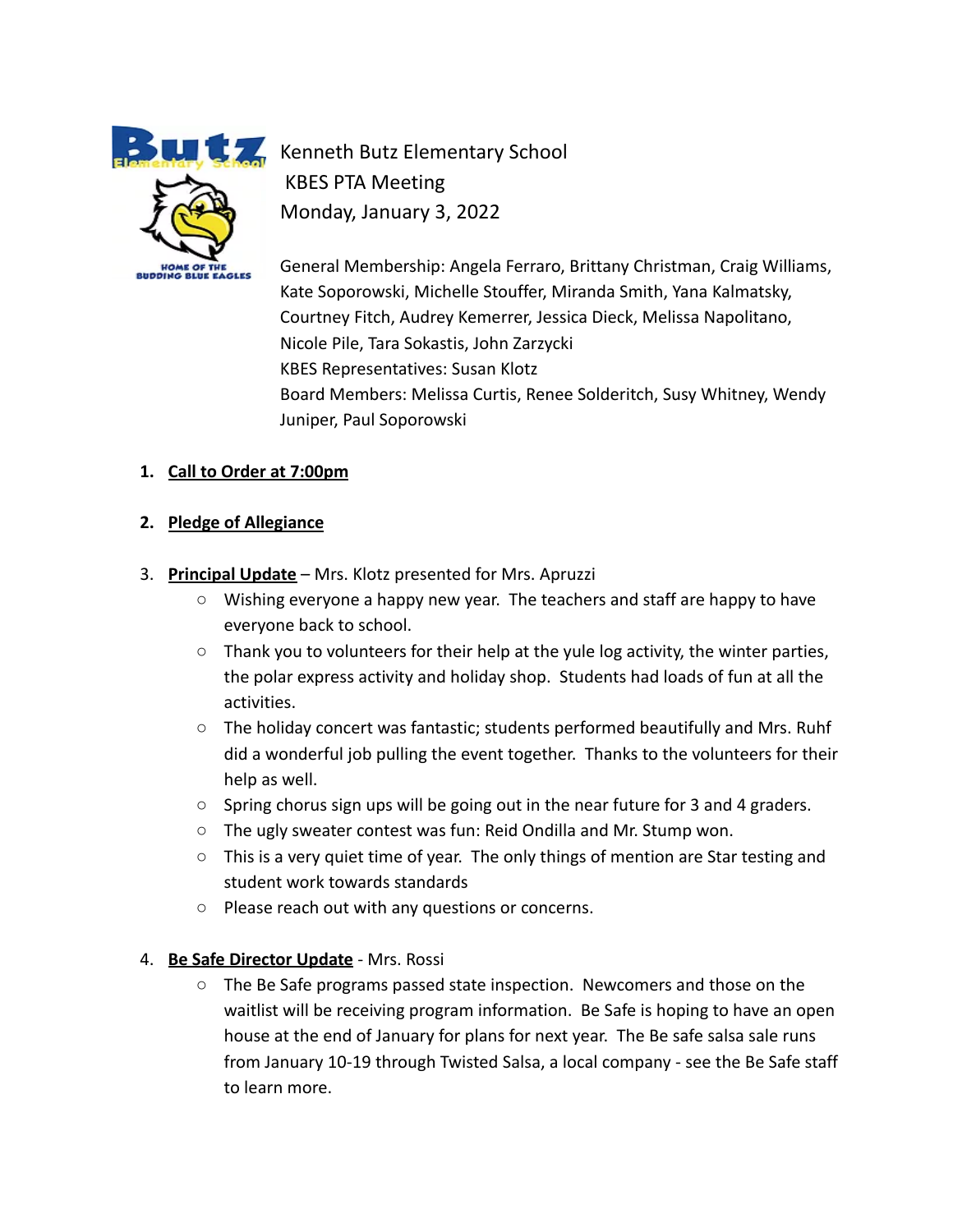#### **5. Secretary Update** - Wendy Juniper

○ Craig Williams approved the December minutes, Michelle Stouffer seconded.

### **6. Treasurer Update** - Paul Soporowski for Julie Kaniper

- Deposit review: Holiday shop brought in a successful \$11,162.32 in sales, with a profit of over \$7800, though it is not considered a fundraiser.
- Recent expense reviews: A donation on behalf of the PTA was given to the Sleighride to Kentucky after the devastating damage from the tornados. Blankets, batteries, socks for all ages, tarps and extension cords were sent.

## **7. Vice President of Volunteers Update**- Susy Whitney

○ Upcoming volunteer opportunities: There are not many opportunities coming up because it's a slower time of year. Thank you to everyone who volunteered in December. There were lots of smiles and fun times at school before the holiday.

## **8. General Vice President Update** - Renee Solderitch

- Holiday Shop Preparation for 2022 began shopping promptly on Dec 26 to hit the sales
- Thank you to everyone who ran out and helped out. Thanks to Natalie K for all the leadership. She kept everyone on budget and managed inventory. Such a great turn out, we have more than 3800 items for next year, and will keep an eye out for the hot items for next year.

#### **9. President Update** - Paul Soporowski

- Volunteer recognition and thanks
- $\circ$  Fourth grade is planning on taking a field trip to the Franklin Institute in the last week of may before memorial day, probably the wednesday.
- Current/Ongoing fundraisers
- Fundraiser outcomes
- $\circ$  Upcoming PTA programs: Amy Zachemeyer was planning the Barnes & Noble Night for 1/27, but we are going to push it to 2/11 because of conflicts on the school calendar.

# **10. General PTA business updates**

**11. General membership comments/concerns/suggestions from the floor** - no questions from the membership